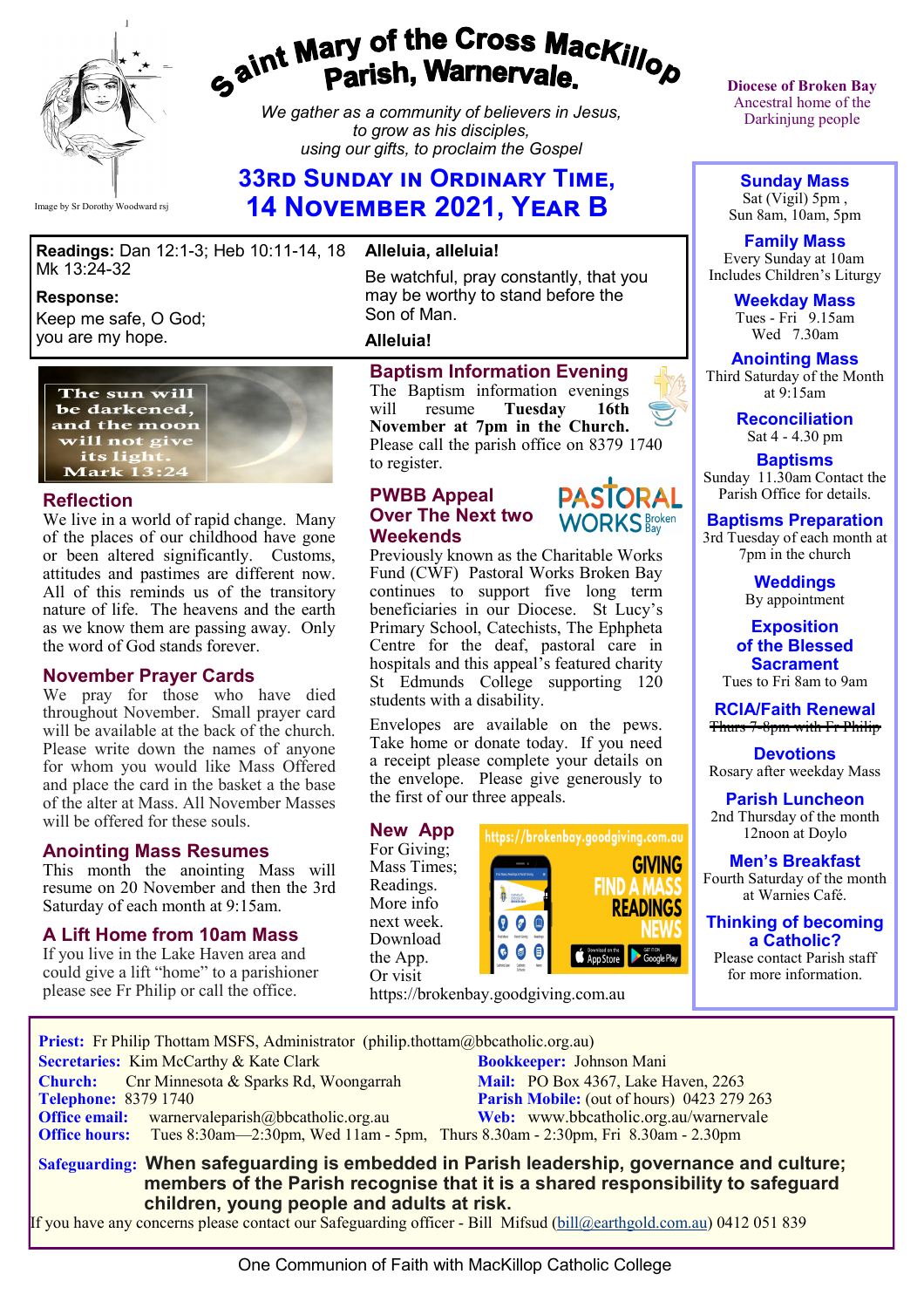#### **MacKillop Luncheon 9/12/21**

The Mackillop luncheon will resume just in time for some Christmas cheer on Thursday 9/12 (then every 2nd Thursday of the month). See you at 12 noon at the Doylo.

#### **Social Justice**

#### **Learning from the World**

Our Catholic Social Teaching develops through dialogue with people, places, advent of history - with the ongoing unfolding of the creation story.

While there are also other factors contributing to climate change, we have a particular responsibility to address those related to human activity. The physical and Biological Sciences, the fields of economics, policy, and sociology can also help us to understand the dynamics at play. Furthermore, the ancient wisdom of indigenous peoples around the world can help us to recover insights that are not based in the technocratic paradigm.

Pope Francis is calling us to prepare positively for a better future by listening especially to those most affected the earth, the poor and the young.

**If you wish to come to our meetings please email Chris Firmstone on chrisfirmstone@gmail.com.**

*Social Justice Committee Warnervale Catholic Church* 



**[www.marymackillopsocialjustice.wordp](http://www.marymackillopsocialjustice.wordpress.com) ress[.com](http://www.marymackillopsocialjustice.wordpress.com)**

# **WORLD YOUTH DAY**

This year World Youth Day will be held on Sunday 21<sup>st</sup> November! Previously celebrated each year on Palm Sunday, the Holy Father has changed the annual celebration to the last Sunday of the liturgical year, being the feast of Christ the King. Watch this space and Catholic Youth Broken Bay for more information relating to World Youth Day this year and in the future!

"He is our king. He desires ardently to rule our hearts, because we are children of God." – St. Josemaria Escriva

#### **Catechist Corner**

**Please consider becoming a Catechist or a Helper to a catechist and help keep our presence in our Public Schools.**

#### **Are you called to serve as a witness to your faith?**

If you have ever thought about becoming a catechist, now is a good time to teach, or assist an experienced catechist, in one of our public schools in 2022. Click on the link for more information or contact your Parish Catechist Coordinator via the Parish Office.

[https://www.youtube.com/](https://www.youtube.com/watch?v=hDlDhBQGTbA) [watch?v=hDlDhBQGTbA](https://www.youtube.com/watch?v=hDlDhBQGTbA)



### **First Holy Communion**

Our parish will celebrate First Holy Communion on **Saturday 4th December at 8am, 10am and 2pm** for all children in year 4 or older. There is an **overview preparation class on Saturday 27 November at 3pm in the church** for those not attending catholic schools.

The children **must have had made their first Reconciliation** to be able to make their First Communion.

#### **Catholic Mission Appeal**

World Mission month was celebrated in October. As we have been unable to have our 2021 parish appeal please give generously by free call 1800 257 296 or by going online at catholicmission.org.au/thailand or by

using the below QR code, 黒紫漆具

en.



## **HSC Prayer**

Please continue to pray for our HSC students.

*Heavenly Father, I pray that you give the HSC students the strength to think positive throughout their examines and believe in you and everything that you have given them. I pray that they continue to stay strong under the pressure of their examine. I pray that Lord, you can support them and give strength to their families and friends to continue giving encouragement to them.*

*Amen.*

#### **This Week**

**Monday 15 November** 9:15am Communion Service

**Tuesday 16 November** 9:15am Mass

**Wednesday 17 November St Elizabeth of Hungary** 7:30am Mass 9:15am Mass

**Thursday 18 November** 9:15am Mass

**Friday 19 November** 9:15am Mass

**Saturday 20 November** 9:15am Anointing Mass 4:00pm Reconciliation 5:00pm Mass

**Sunday 21 November Our Lord Jesus Christ, King of the Universe** 8:00am Mass 10:00am Mass 11:30am Baptisms 5:00pm Mass



**Return and Earn**  *This week we raised \$53.10*

Please remember containers are to be empty of liquid; not crushed or broken and *must display 10c refund logo for scanning.*

Thanks for donating your recycling and thanks to Steve and Michael.

## **Evangelisation Challenge**

This month we ask parishioners to: *Ask a friend or family member to pray for you - or you for them - if anyone is going through a difficult situation.*

# **Coronavirus restrictions**

**All public Masses have been reinstated**. The church capacity is 275 people (2sq metre rule) The obligation to attend Sunday Mass remains lifted until 1 December.

The **Church is open** to the public for private prayer and masses.

**Masks** must be worn in the church

**Baptisms, Weddings and Funerals**  maybe celebrated and adhere to the 1 person per 2sq meter rule.

Please remember to **always use the QR code** when entering the Church Please continue to **social distance** and use hand sanitiser.

Please remember our sick: Anne Firmstone, Con Pantos, Terence McBride, Allan Curtis, Jim Swanson, Finn McConnon, Justin Lonergan, Cara De Guzman, Olga White.

Deceased/Anniversary: Moore & Langliey Families, Pamela Skewes, Victor B Carreon, Burnette Vassallo, E Vassallo, Frank Costa, Yvonne Sue Rodenbaugh, V.M Santhosh, Christine Casey, Doris Attard.

Mass Intentions: Leanne Portman, Mary & Nicholas Gatte, Mary Spiteri, Polito & Aloisi Families, Peter Walsh, Frank Walsh, Hector Serpes, Brandi & Jessica Lozario, George & Helen Pantazopoulos.

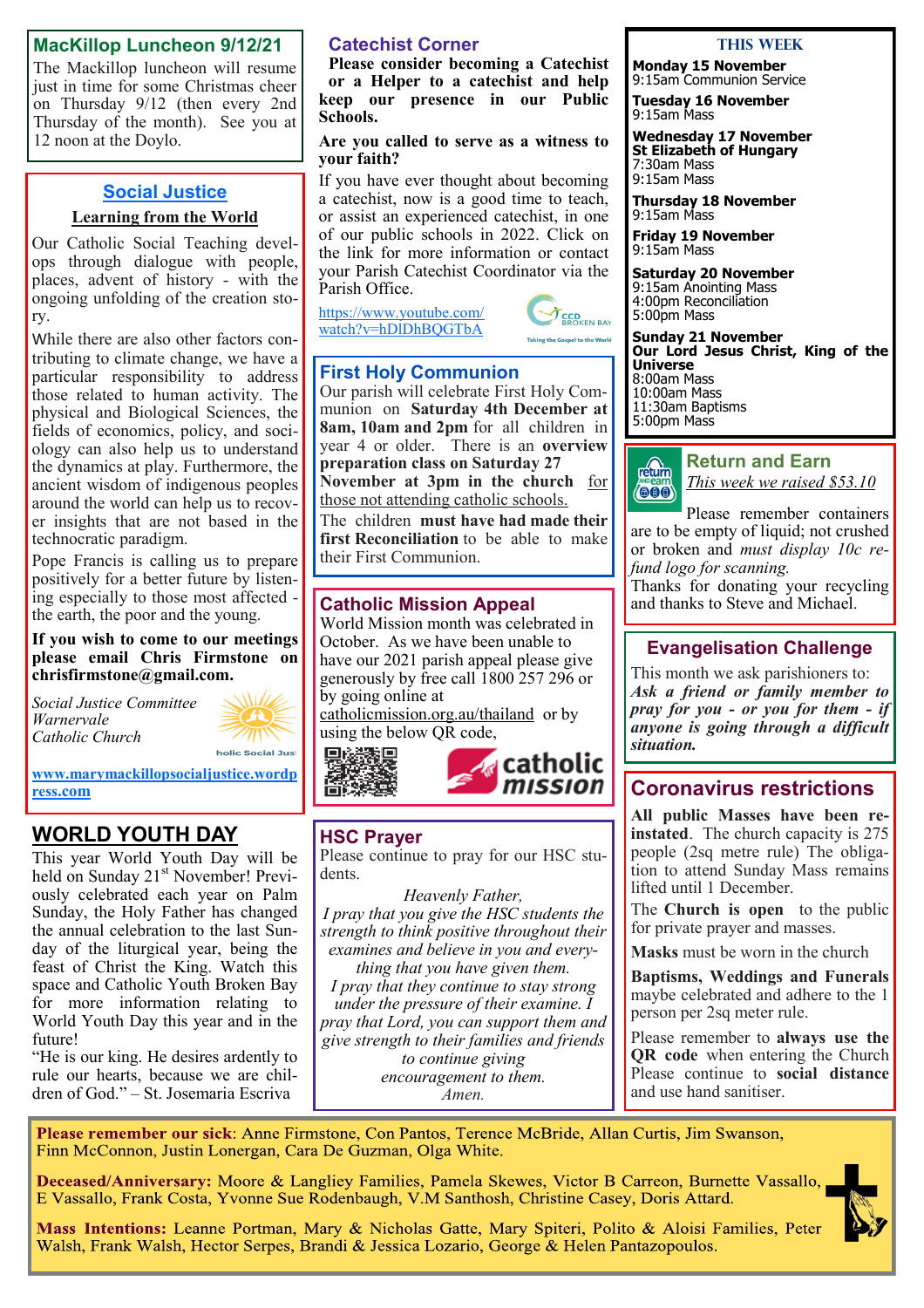# **33rd Sunday in Ordinary Time, Year B**

# **First Reading Daniel 12:1-3**

# When that time comes your own people will be spared.

'At that time Michael will stand up, the great prince who mounts guard over your people. There is going to be a time of great distress, unparalleled since nations first came into existence. When that time comes, your own people will be spared, all those whose names are found written in the Book. Of those who lie sleeping in the dust of the earth many will awake, some to everlasting life, some to shame and everlasting disgrace. The learned will shine as brightly as the vault of heaven, and those who have instructed many in virtue, as bright as stars for all eternity.'

The word of the Lord.

# **Responsorial Psalm Ps 15:5, 8-11**

Keep me safe, O God; you are my hope.

O Lord, it is you who are my portion and cup; it is you yourself who are my prize. I keep the Lord ever in my sight: since he is at my right hand, I shall stand firm.  $R$ 

And so my heart rejoices, my soul is glad; even my body shall rest in safety. For you will not leave my soul among the dead, nor let your beloved know decay. R

You will show me the path of life, the fullness of joy in your presence, at your right hand happiness for ever. R